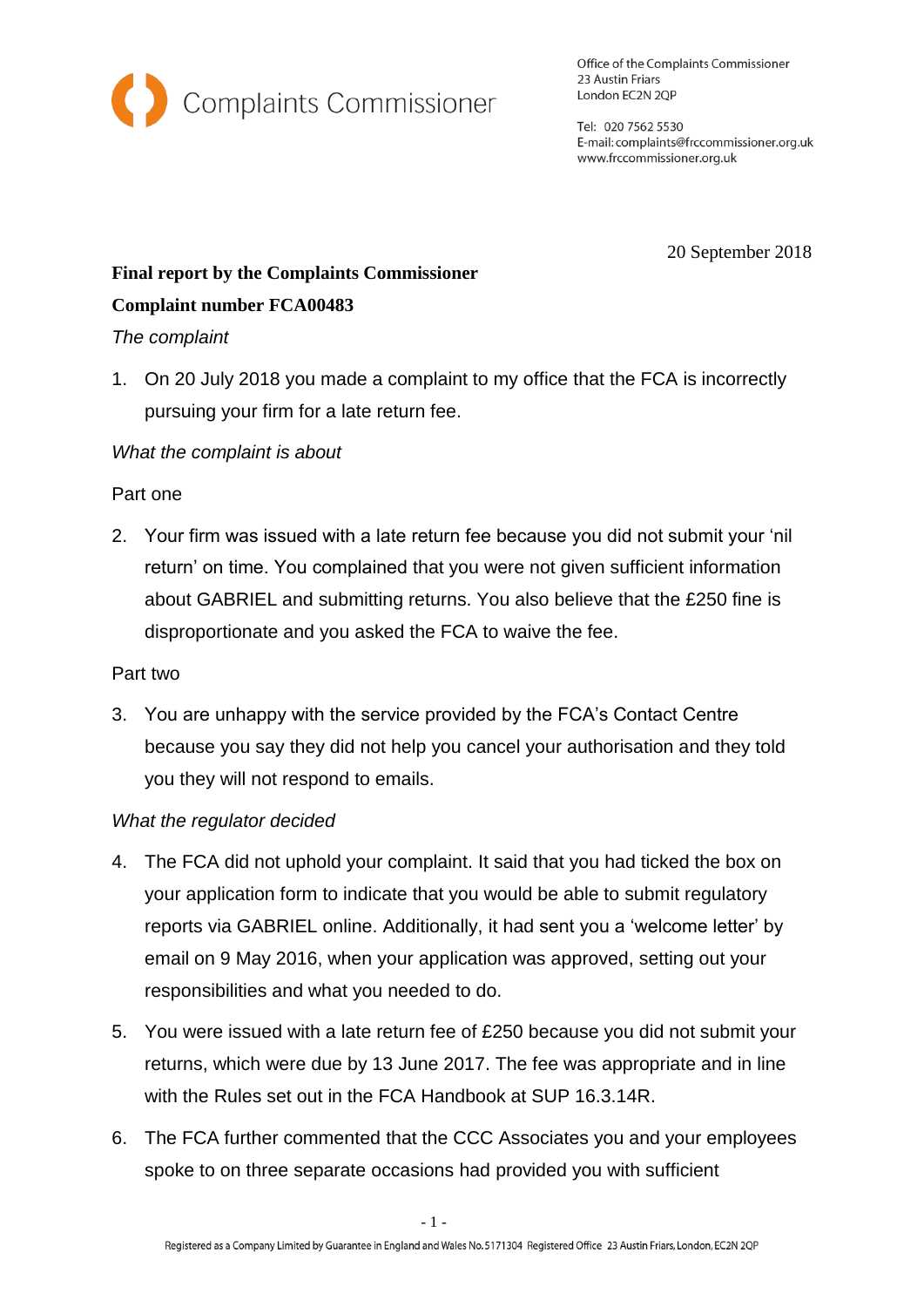information and guidance about what you needed to do and where you needed to look on the FCA's website for further information, and the systems you needed to use. You were provided with all the information you needed in order to comply with your reporting duties.

## *Why you are unhappy with the regulator's decision*

## Element one

7. You are unhappy that the FCA insists on you paying the late return fee as you contacted them and advised them that you did not want to go ahead with the authorisation even before you were approved, and you thought that that was the end of it. Additionally, you say you had no access to the FCA's systems and it was incredibly difficult to set up an account to submit your returns in the end, even with the help of an FCA Associate. You say you did not see the emails that were sent to you due to what your administrator did before leaving your business and you admit that some letters may have been sent, but as you share a reception area with other firms, things are not always delivered to you.

## Element two

8. Additionally, you have offered to make payments in instalments if the FCA insist the fee stands, as that is all you can afford, but it refused to allow you to do this and told you that the outstanding amount will go to debt collectors if you do not pay in full.

#### My analysis

- 9. You applied to be authorised to provide consumer credit on 26 April 2016 and your application was approved on 9 May 2016. I have found no record of you contacting the FCA between these two dates to tell them that you no longer wished to proceed with your application.
- 10. There is a record of one of your employees contacting the CCC on 30 May 2017 to inform them that you did not wish to be authorised any more. Your firm was told that you could not cancel your authorisation over the telephone and that the process may take six months. Your employee was also directed to the relevant pages of the FCA website and told which systems you needed to access to submit the returns that were due and to apply to cancel your authorisation.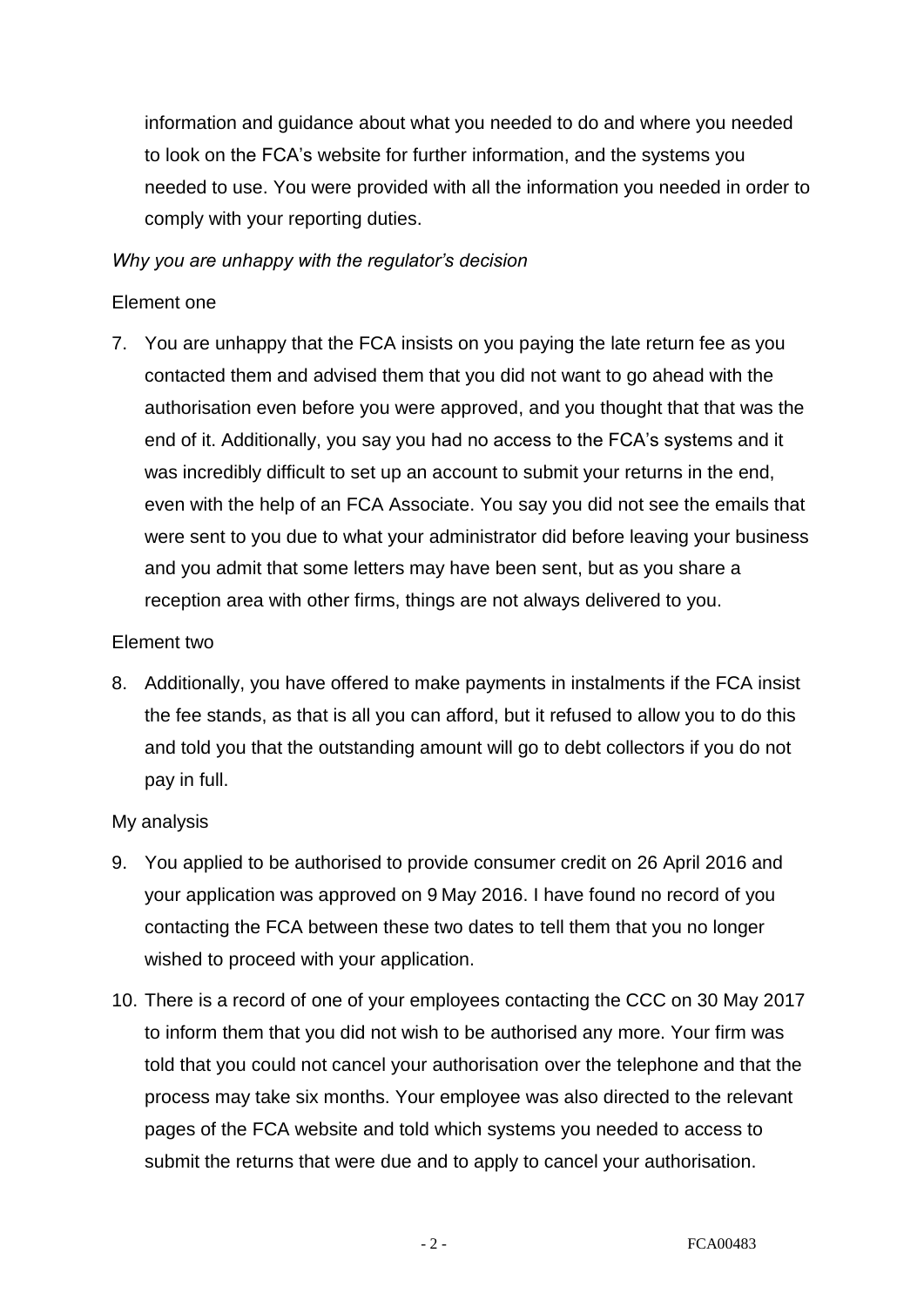- 11. On 27 June 2017 your representative contacted the FCA to say that you had been issued with a late return fee and that this was wrong as you had applied to cancel. You had never done any regulated activities and had no returns to submit anyway. You were given the same information as before and told that you still had to pay the fee.
- 12. Finally, you called on 2 March 2018. You were again given full information about how to cancel your authorisation. This time you were also told that you could submit your application to cancel by a paper form, which was sent to you by email on the same day.

#### *My decision*

- 13. Your firm is bound by the rules of the FCA, which you agreed to as part of your authorisation. You were late in submitting your regulatory return. The FCA took reasonable steps to inform you about, and remind you of, your obligations. The late returns fee is designed to recover administrative costs from firms which do not follow the processes, so that firms which do comply are not subsidising those which do not. Therefore, the FCA is entitled to charge you this fee. I am unable to uphold your complaint about the fee issued.
- 14. I have listened carefully to the recordings of the several phone calls between you, your employees, and FCA staff. You and your colleagues were given a lot of guidance and advice about how to use the FCA's systems. I do not think that that advice can be faulted. My only comment is that it might have been helpful if the FCA had offered you the option of completing a paper form on an earlier occasion, although then you would still have had to submit the information to the same timescales.
- 15. I recognise how frustrating it must be for you to owe fees for a regulatory licence which, it turns out, you never needed; and I sympathise with your view that the system is quite a complex one. However, I am satisfied from the records that at the outset you were sent the information which told you how the system worked and what you needed to do and, when you and your colleagues contacted the FCA, you were given the correct guidance. For that reason, I cannot uphold your complaint.